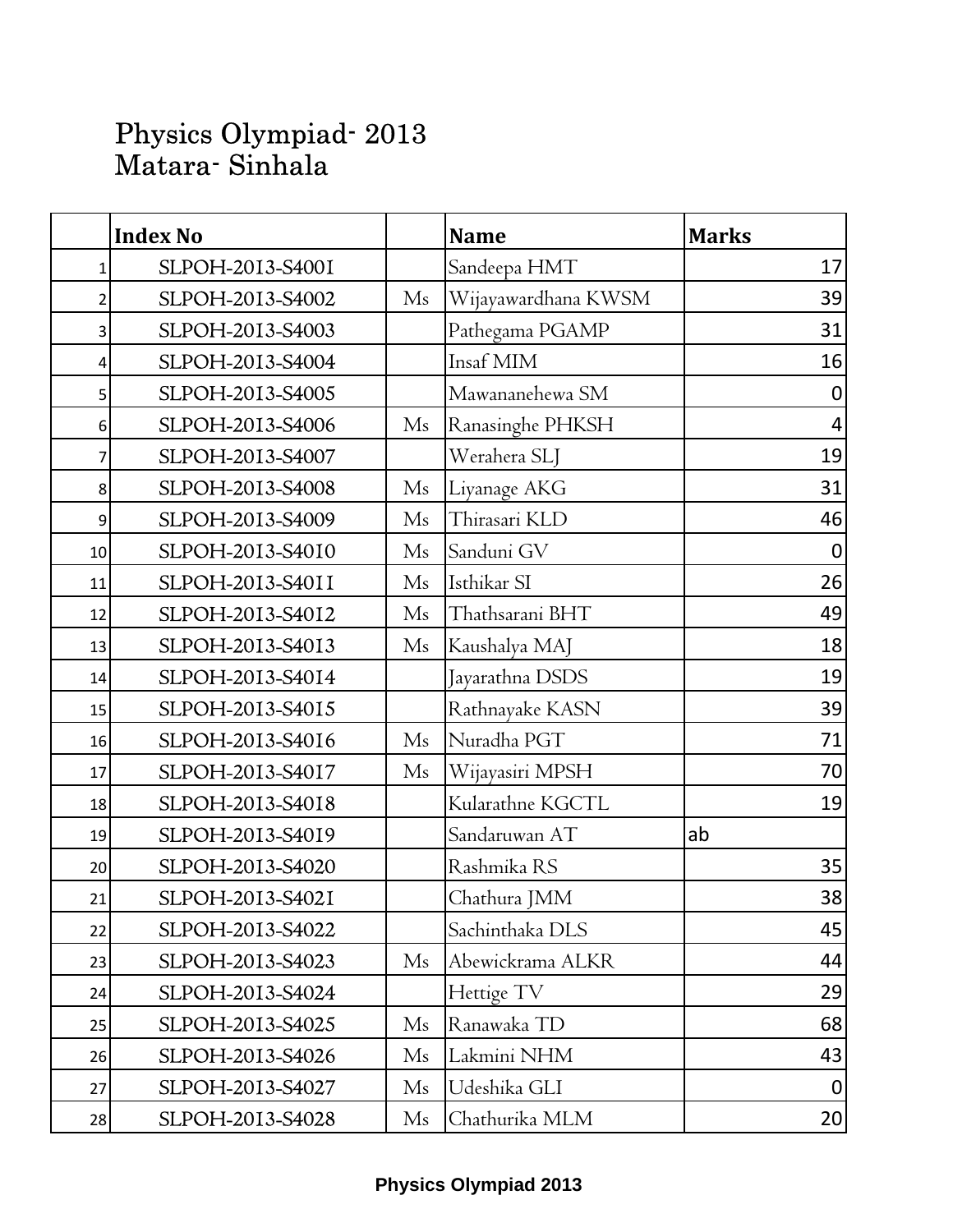|    | Index No         |                | Name             | <b>Marks</b>     |
|----|------------------|----------------|------------------|------------------|
| 29 | SLPOH-2013-S4029 | Ms             | Madhushani AI    | 6                |
| 30 | SLPOH-2013-S4030 | M <sub>s</sub> | Navangi WPT      | 28               |
| 31 | SLPOH-2013-S4031 |                | Gunawardana SWW  | 15               |
| 32 | SLPOH-2013-S4032 | Ms             | Ariyarathna BPTD | 24               |
| 33 | SLPHO-2013-S4033 | Ms             | Dewasurendra CT  | $\boldsymbol{0}$ |
| 34 | SLPHO-2013-S4034 | M <sub>s</sub> | Sewwandi KHH     | $\pmb{0}$        |
| 35 | SLPHO-2013-S4035 | M <sub>s</sub> | Fernando AK      | $\mathbf 0$      |
| 36 | SLPHO-2013-S4036 |                | Woranga NGW      | 38               |
| 37 | SLPHO-2013-S4037 |                | Lakdinithi AMAS  | 30               |
| 38 | SLPHO-2013-S4038 | Ms             | Madhushani UD    | 10               |
| 39 | SLPHO-2013-S4039 | Ms             | Weerasinghe HC   | 76               |
| 40 |                  |                |                  |                  |
| 41 |                  |                |                  |                  |
| 42 |                  |                |                  |                  |
| 43 |                  |                |                  |                  |
| 44 |                  |                |                  |                  |
| 45 |                  |                |                  |                  |
| 46 |                  |                |                  |                  |
| 47 |                  |                |                  |                  |
| 48 |                  |                |                  |                  |
| 49 |                  |                |                  |                  |
| 50 |                  |                |                  |                  |
| 51 |                  |                |                  |                  |
| 52 |                  |                |                  |                  |
| 53 |                  |                |                  |                  |
| 54 |                  |                |                  |                  |
| 55 |                  |                |                  |                  |
| 56 |                  |                |                  |                  |
| 57 |                  |                |                  |                  |
| 58 |                  |                |                  |                  |
| 59 |                  |                |                  |                  |
| 60 |                  |                |                  |                  |